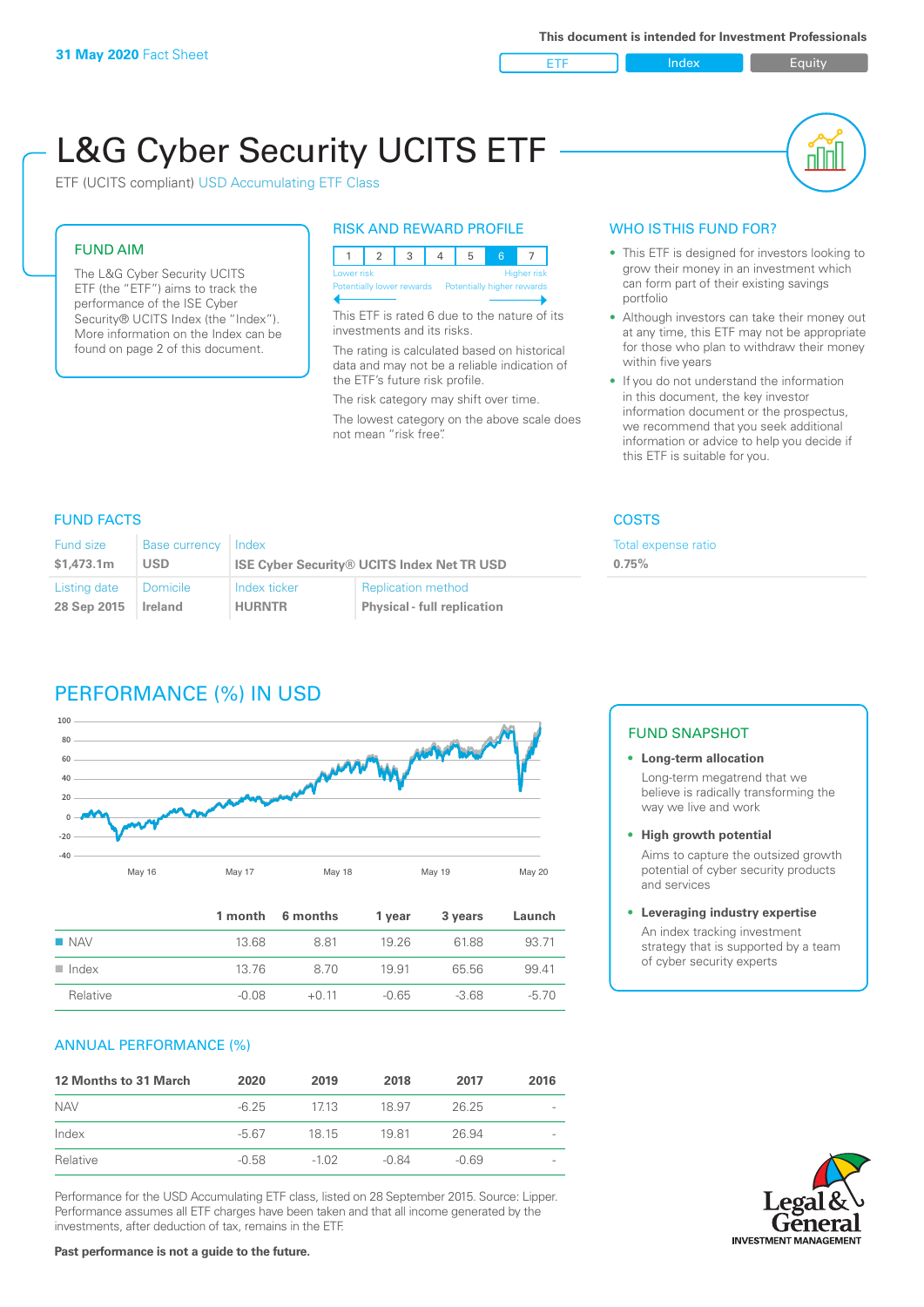# L&G Cyber Security UCITS ETF

ETF (UCITS compliant) USD Accumulating ETF Class

# INDEX BREAKDOWN

The breakdowns below relate to the Index. The ETF's portfolio may deviate from the below. All data source LGIM unless otherwise stated. Totals may not sum to 100% due to rounding.

| <b>SECTOR (%)</b>                     |             |  |
|---------------------------------------|-------------|--|
| Information Technology<br>Industrials | 98.6<br>1.5 |  |
|                                       |             |  |





# TOP 10 CONSTITUENTS (%)

| Fastly                   | 45  |
|--------------------------|-----|
| CrowdStrike              | 3.1 |
| Splunk                   | 29  |
| Palo Alto Networks       | 28  |
| Fortinet                 | 27  |
| <b>Fingerprint Cards</b> | 27  |
| Qualys                   | 26  |
| Vmware                   | 25  |
| Avast                    | 2.5 |
| Juniper Networks         | 25  |

# INDEX DESCRIPTION

The Index aims to track the performance of a basket of stocks of companies that are actively engaged in providing cyber security technology and services.

The Index is comprised of companies which are publically traded on various stock exchanges around the world that generate a material proportion of their revenues from the cyber security industry. The industry is deemed to be comprised of companies in the following two subsectors: (1) Infrastructure Providers that develop hardware and software for safeguarding internal and external access to files, websites and networks; and (2) Service Providers that provide consulting and secure cyber-based services.

A company is only eligible for inclusion in the Index if it is of a sufficient size (determined by reference to the total market value of its shares) and it is sufficiently "liquid" (a measure of how actively its shares are traded on a daily basis).

Within the Index, the weights allocated to the Infrastructure Provider and Service Provider subsectors are determined by reference to the relative size of each sector (i.e. the total market value of the shares of all companies within each subsector). Initially, the companies are equally weighted within each subsector. However, an adjustment to the weights is made if any company falls short of a liquidity test that is applied to each company individually.

# INVESTMENT MANAGER

GO ETF Solutions LLP is the investment manager for each of the exchange traded funds (ETFs) issued by Legal & General UCITS ETF Plc and is responsible for the day-to-day investment management decisions for this ETF. The team is highly experienced with respect to all aspects relating to the management of an ETF portfolio, including collateral management, OTC swap trading, adherence to UCITS regulations and counterparty exposure and monitoring.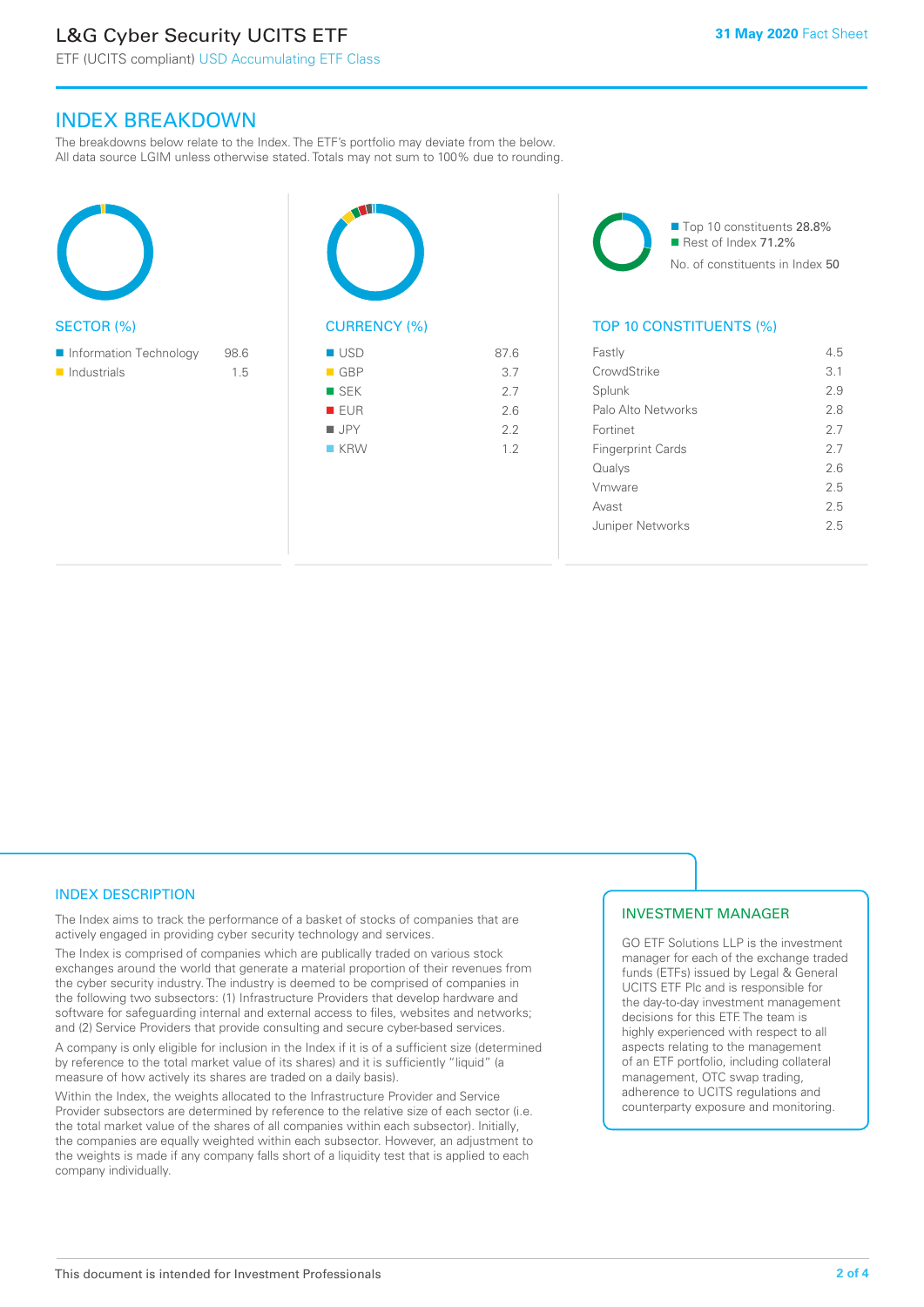# L&G Cyber Security UCITS ETF

ETF (UCITS compliant) USD Accumulating ETF Class

# KEY RISKS

- The value of an investment and any income taken from it is not guaranteed and can go down as well as up; you may not get back the amount you originally invested.
- An investment in the ETF involves a significant degree of risk. Any decision to invest should be based on the information contained in the relevant prospectus. Prospective investors should obtain their own independent accounting, tax and legal advice and should consult their own professional advisers to ascertain the suitability of the ETF as an investment.
- The value of the shares in the ETF is directly affected by increases and decreases in the value of the Index. Accordingly the value of a share in the ETF may go up or down and a shareholder may lose some or the entire amount invested.
- The ETF's ability to closely track the Index will be affected by its ability to purchase and/or sell the Index constituents and any legal or regulatory restrictions or disruptions affecting them.
- The ETF's ability to closely track the Index will also be affected by transaction costs and taxes incurred when adjusting its investment portfolio generally and/ or to mirror any periodic adjustments to the constituents of the Index. There can be no certainty that ETF shares can always be bought or sold on a stock exchange or that the market price at which the ETF shares may be traded on a stock exchange will reflect the performance of the Index.
- The ETF is subject to the risk that third party service providers (such as a bank entering into swaps with the ETF or the ETF's depositary) may go bankrupt or fail to pay money due to the ETF or return property belonging to the ETF.
- As the Index includes micro, small and medium-sized publicly traded companies, the ETF is subject to the risk that such companies may be more vulnerable to adverse business or economic events and greater and more unpredictable price changes than larger companies or the stock market as a whole.
- The ETF is subject to the risks associated with technology-focused companies and are particularly vulnerable to rapid developments in technology (which may leave their products out-of-date), government regulation and competition from domestic and foreign competitors who may have lower production costs. Such companies may also have difficulties establishing and maintaining patents, copyrights, trademarks and trade secrets relating to their products which could negatively affect their value.

For more information, please refer to the key investor information document on our website Ø

# TRADING INFORMATION

| <b>Exchange</b>           | <b>Currency ISIN</b> |              | <b>SEDOL</b>   | <b>Ticker</b> | <b>Bloomberg</b> |
|---------------------------|----------------------|--------------|----------------|---------------|------------------|
| London Stock Exchange USD |                      | IE00BYPLS672 | <b>BYPLS67</b> | <b>USPY</b>   | <b>USPYLN</b>    |
| London Stock Exchange GBP |                      | IE00BYPLS672 | BYRGP36        | <b>ISPY</b>   | ISPY I N         |
| Borsa Italiana            | EUR                  | IE00BYPLS672 | <b>BYV7098</b> | <b>ISPY</b>   | <b>ISPY IM</b>   |
| Deutsche Börse            | EUR                  | IF00BYPLS672 | BYRMFH8 USPY   |               | <b>USPY GY</b>   |
| <b>SIX Swiss Exchange</b> | <b>CHF</b>           | IE00BYPLS672 | <b>RYSXHT6</b> | <b>ISPY</b>   | <b>ISPY SW</b>   |
| NYSE Euronext             | FUR                  | IE00BYPLS672 | <b>BE33SD9</b> | ISPY          | <b>ISPY NA</b>   |

The currency shown is the trading currency of the listing.



# SPOTLIGHT ON LEGAL & GENERAL INVESTMENT MANAGEMENT

We are one of Europe's largest asset managers and a major global investor, with assets under management of €1,411.7 billion (as at 31 December 2019). We work with a wide range of global clients, including pension schemes, sovereign wealth funds, fund distributors and retail investors.

Source: LGIM internal data as at 31 December 2019. The AUM disclosed aggregates the assets managed by LGIM in the UK, LGIMA in the US and LGIM Asia in Hong Kong. The AUM includes the value of securities and derivatives positions.

# COUNTRY REGISTRATION



# TO FIND OUT MORE



#### **Index Disclaimer**

Nasdaq, Inc. and its respective affiliates do not guarantee the accuracy and/or the completeness of the ISE Cyber Security® UCITS Index (the "Index") or any data included therein and Nasdaq, Inc. and its respective affiliates shall have no liability for any errors, omissions, or interruptions therein. Nasdaq, Inc. and its respective affiliates make no warranty, express or implied, as to results to be obtained by the adviser, owners of the ETF, or any other person or entity from the use of the Index or any data included therein. Nasdaq, Inc. and its respective affiliates make no express or implied warranties, and expressly disclaim all warranties, of merchantability or fitness for a particular purpose or use with respect to the Index or any data included therein. Without limiting any of the foregoing, in no event shall Nasdaq, Inc. or its respective affiliates have any liability for any lost profits or indirect, punitive, special or consequential damages or losses, even if notified of the possibility of such damages.